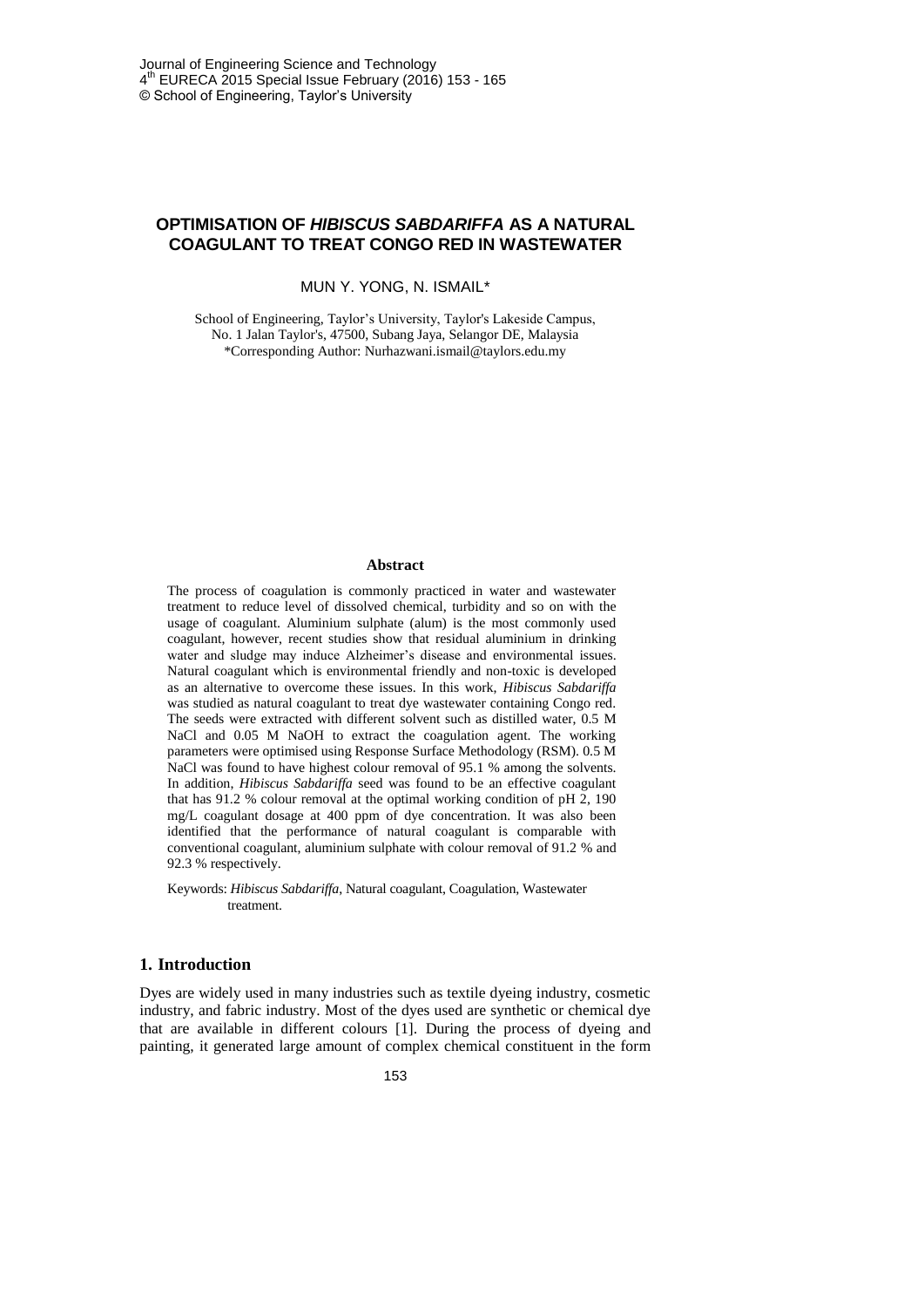of wastewater [2]. Direct discharge of dye wastewater into environment induces aesthetic problem such as change in colour of river and water streams [2]. This interrupts the penetration of sunlight into the river hence disturbing the biological process of aquatic life [3]. Several dyes are proven toxic to aquatic life with their decomposition derivatives [4]. As environmental protection has become a main concern in global, wastewater produced must be treated using proper treatment method before discharge to reduce the level of damage to the environment. However, synthetic origin and complex aromatic molecular structures of dye leads to difficulty in wastewater treatment. Many techniques have been developed for dye removal from wastewater such as physico-chemical treatment, adsorption, advanced oxidation, electrochemical degradation and so on [5-7].

Among the processes mentioned, coagulation is the most common physciochemical treatment practiced due to its simplicity and effectiveness [8]. Coagulation is a process to neutralize negatively charged colloid and dissolved solid present in wastewater which causes turbidity and colour by chemical coagulant. The neutralized particles will combine with each other and form large particle called floc. This floc is separable and their removal is facilitated by sedimentation [9]. Hence, level of turbidity, colour and contaminates in wastewater will be reduced. Commercially available coagulant such as aluminium sulphate, ferric sulphate and ferric chloride are most commonly used. Despite this, usage of these coagulants has several disadvantages. The treated water containing residual Aluminium from water treatment consumed by human will result in health issue. In addition, disposal of sludge generates from wastewater treatment containing aluminium leads to soil pollution.

Possible solution to these problems may be developing new coagulants which are derived from natural. Nowadays, great attention has been focused on natural coagulant to replace conventional coagulant. Natural coagulant derived from plants and animals which are high biodegradable, non-toxic is more environmental friendly and safe for human consumption. Besides, plants can be grown locally hence it is more cost effective than chemical coagulant. Several natural coagulants have been studied for water and wastewater treatment including *Moringa oleifera* [10-12], Nirmali seed [10] and *Jatropha curcas* [13,14]. Present of water-soluble protein in the seeds of these plants may contribute to coagulation process. Another potential natural coagulant which is *Hibiscus Sabdariffa* have been studied for turbidity removal for water treatment [15,16]. However, there is lack of further study of this plant as natural coagulant to treat dye wastewater.

In this project, *Hibiscus Sabdariffa* also known as Roselle is studied as a natural coagulant to treat dye wastewater. *Hibiscus Sabdariffa* is widely available in Malaysia and the production is about 240 tons yearly. This plant has been used widely for food and medical purpose. However, the capsules containing the seeds are usually discarded as a waste and by-product after the processing process [17]. Nutritional study of *Hibiscus Sabdarrifa* shows that the seeds are found to have highest protein content compared with the flower and calyces which is 31.02 % and the seed could be used as a potential source of proteins [18-21]. In addition, high amount of glutamic acid and arginine (21.10 g/100 g protein and 11.35 g/100 g protein) present in the protein from the seed of *Hibiscus Sabdariffa* are expected to have the ability for coagulation [22]. Amino acids which carry charges would give the overall charge to protein depending on the isoelectric point. This protein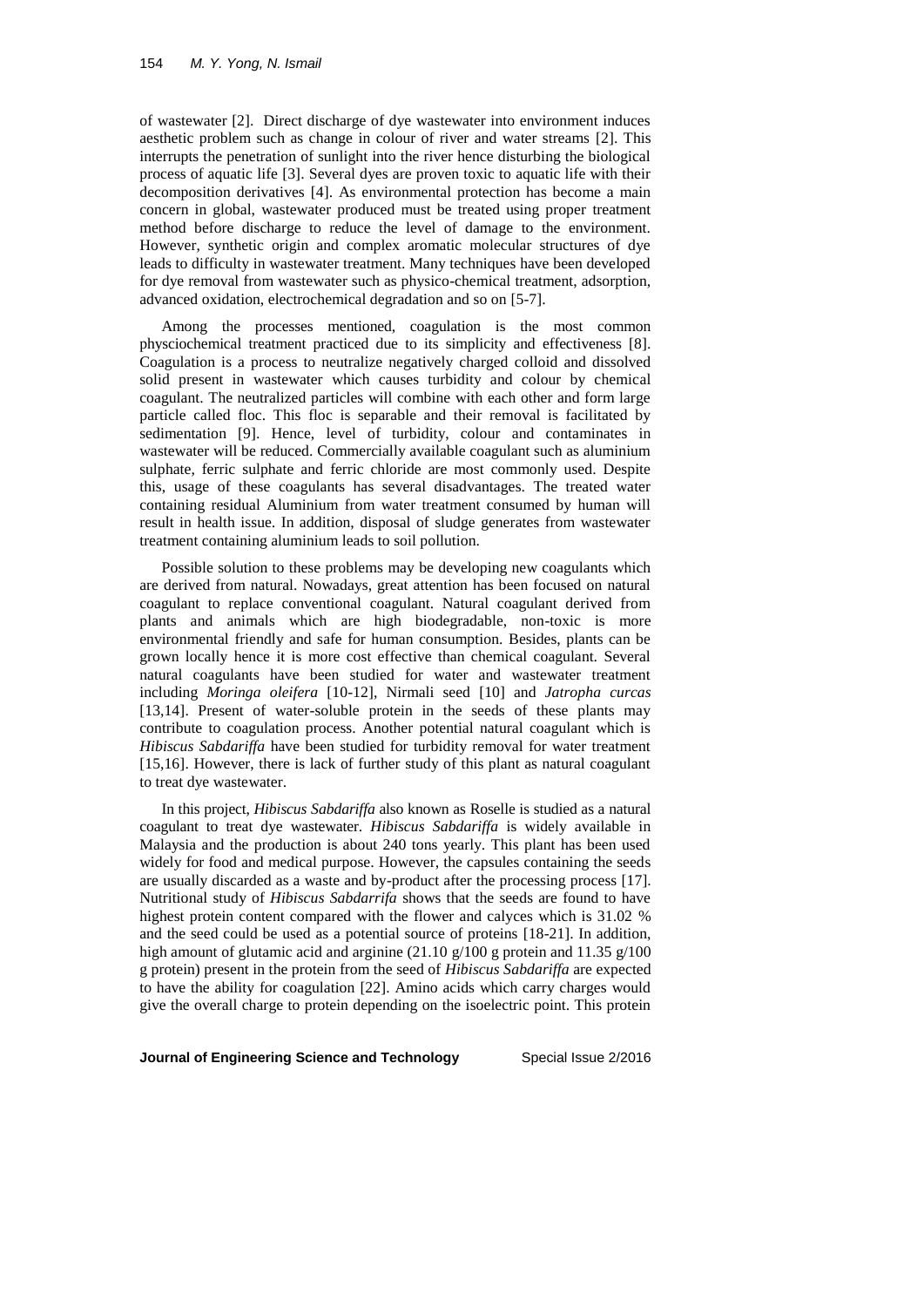is expected to be cationic that is able to neutralise the negative charged of dye particle in dye wastewater.

The performance of *Hibiscus Sabdariffa* as natural coagulant to treat dye wastewater is studied in this work. The objectives of this work are to compare the performance of *Hibiscus Sabdariffa* as natural coagulant extracted by different solvents. Parameters such as pH, coagulant dosage and concentration of dye are also optimized using Response Surface Methodology (RSM). Lastly its performance is compared with conventional coagulant, aluminium sulphate (alum).

#### **2. Methodology**

#### **2.1.Preparation of coagulant from** *Hibiscus Sabdariffa* **seeds.**

*Hibiscus Sabdariffa* was obtained from Raub, Pahang. The seed bub was removed and the good quality seeds were washed with water and dried at 60  $\pm$  2 °C for 2 hours in an oven [23]. The dried seeds were then pulverised using a grinder into powder form and was used for each experiment. 5 g of seed powder was mixed with 100 ml of solvent which were distilled water, 0.5 M sodium chloride (NaCl) and 0.05 M sodium hydroxide (NaOH) to extract its coagulant agent. The extraction was done by using a household food blender for 2 minutes. These solvents were chosen based on previous researches [10,11]. The coagulant was filtered through muslin cloth to remove impurities and used in the subsequent jar test. In order to prevent microbial decomposition of organic compound present in the coagulant, the coagulant was prepared and used on the same day for optimum performance.

## **2.2.Preparation of synthetic dye wastewater**

Stock solution of synthetic dye wastewater was prepared by dissolving accurately weighed Congo Red  $(C_{32}H_{22}N_6Na_2O_6S_2$ ; molecular weight: 696.66 g/mol) in distilled water to concentration of 1000 ppm. The stock solution was diluted with distilled water to achieve different concentrations of dye wastewater. The pH of the wastewater was adjusted using concentrated hydrochloric acid (95 %) or 1.0 M sodium hydroxide (NaOH) to the desired pH value.

### **2.3. Jar test**

The coagulation process was performed to evaluate the performance of natural coagulant using jar test. 500 ml of dye wastewater was added with coagulant and the mixture was mixed for 4 minutes at 100 rpm for rapid mixing enhance floc formation. The sample was stirred at 40 rpm to allow flocculation for 25 minutes and then settle for 30 minutes. The colour removal after the coagulation was measured using a UV-Spectrophotometer (Model HALO RB-10-5110026) with wavelength of 500 nm [23]. The colour removal percentage was calculated using the following equation:

$$
Column removal (\%) = \frac{Abso - Abs}{Abso} \times 100 \tag{1}
$$

where *Abs<sup>o</sup>* is the absorbance value before treatment and *Abs* is the absorbance value after treatment process. Each experiment was conducted in triplicate and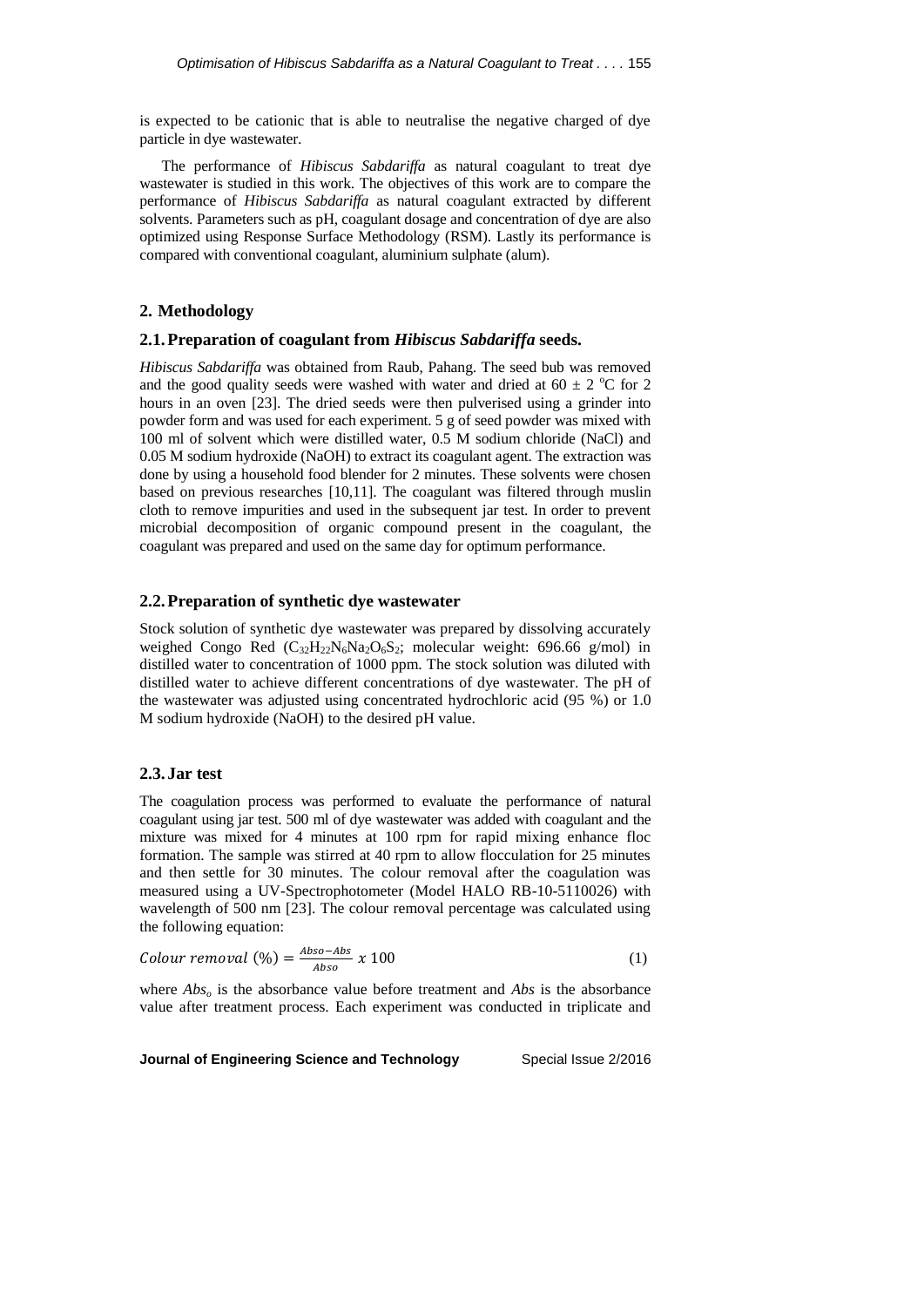calibration graph of absorbance value and concentration of dye wastewater is shown in Fig. 1.



**Fig. 1. Calibration graph of absorbance value against concentration of dye wastewater (ppm).**

#### **2.4. Effects of using different solvents for extraction of coagulation agent**

Jar test for different solvent used for extraction process was done to identify the best solvent for extraction. The experiment was conducted at pH 2, coagulant dosage of 150 mg/L and concentration of dye wastewater at 100 ppm based on research done by Beltran-Heredia et al. [5]. The coagulant with highest colour removal was chosen to carry out the optimization of working condition for coagulant in next experiment.

# **2.5. Optimization of coagulant activity using Response Surface Methodology (RSM)**

Optimisation of working condition for *Hibiscus Sabdariffa* as a natural coagulant was carried out using Response Surface Methodology (RSM). RSM is a popular and economical statistical technique in evaluating the influence of parameters on treatment response [24]. Three-factors and three level Box-Behnken response surface design (BBD) was employed in this work. The variables and the level selected are given in Table 1. Colour removal was analysed as the response.

| <b>Factors</b>             | Range and levels |            |         |  |  |
|----------------------------|------------------|------------|---------|--|--|
|                            | Low $(-1)$       | Medium (0) | High(1) |  |  |
| рH                         |                  |            | 12      |  |  |
| Dosage $(mg/l)$            | 100              | <b>200</b> | 300     |  |  |
| <b>Concentration (ppm)</b> | 100              | 250        | 400     |  |  |

**Table 1. Experimental factors and levels of independent variables.**

Design Expert Version 6.0.8 (Stat-Ease Inc. Minneapolis) was used in this work. A total of 17 experiments were generated from Design Expert and the results were analysed and presented using 3D contour plot. Optimization was performed by the software and analysis of variance (ANOVA) was utilised to study the significant factor that affects the output of experiment.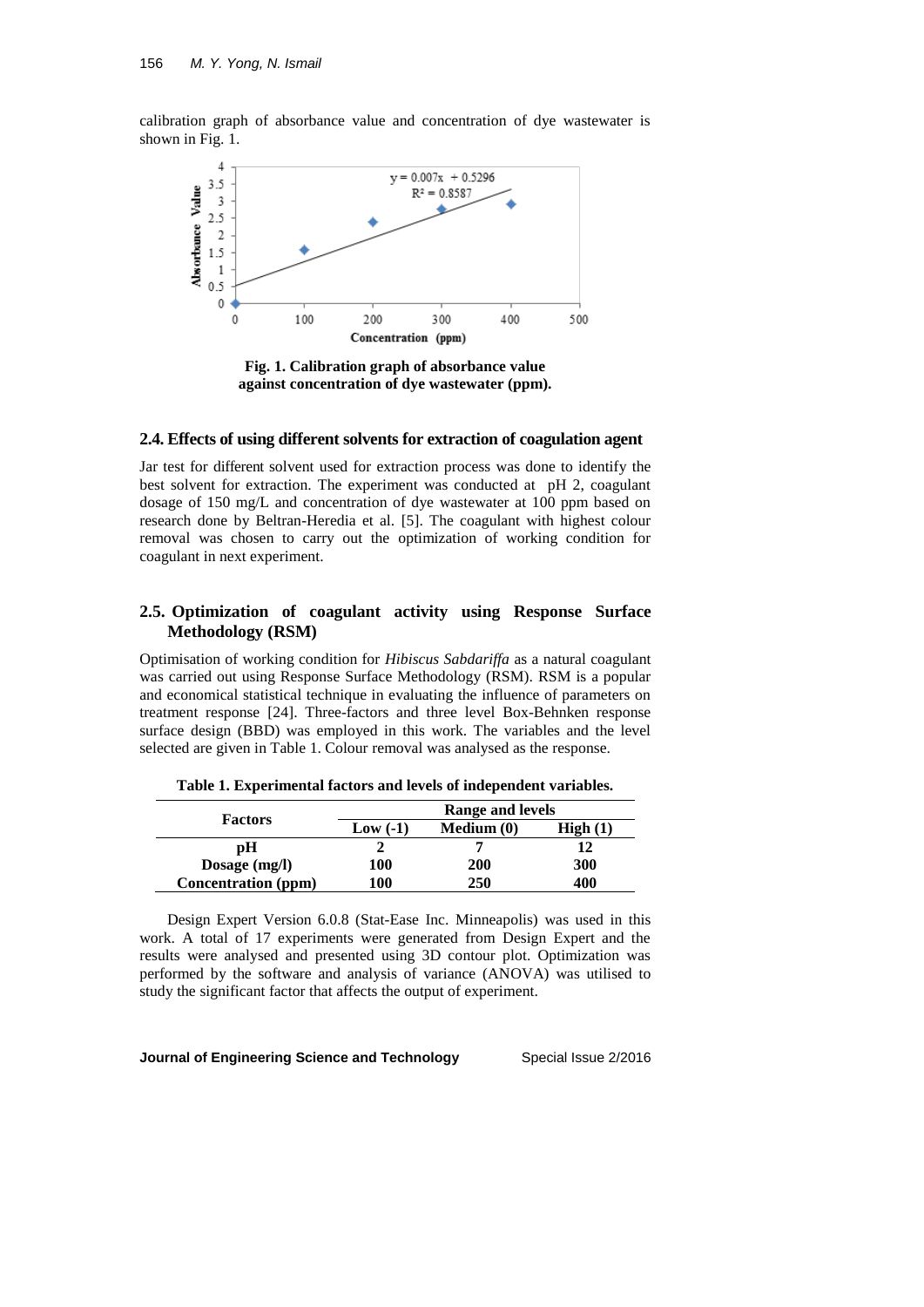# **2.6.Comparison of** *Hibiscus Sabdariffa* **and aluminium sulphate as a coagulant.**

Optimum combination of parameters was generated from RSM and jar test was performed for both natural and chemical based coagulant with the optimised working condition. In this study, aluminium sulphate (alum) was compared as chemical based coagulant as it is widely used in conventional water and wastewater treatment. The results would indicate the ability of natural coagulant to treat dye wastewater over chemical based coagulant.

### **2.7. Limitations of study**

In this research, purification of coagulant extracted from the seed was not performed. Purification of seed extract such as dialysis, ion-exchange, precipitation and lyophilisation is rarely done in natural coagulant. This process would increase the overall process cost during commercialisation. Most research studies employ method of drying and pulverising of plant seed into fine powder and extract using solvent to use for experiments. Without purification, coagulation performance will decrease. Hence, future study can be done to discover the effect of purified seed coagulant on treatment process.

## **3. Results and Discussion**

# **3.1.Effect of using different solvents for extraction of coagulation agent from** *Hibiscus Sabdariffa* **seeds**

Determining the best solvent to extract coagulation agent from Hibiscus Sabdariffa seeds is able to improve the coagulation process. . In order to identify the best solvent to be used, the effects of distilled water, 0.5 M NaCl and 0.05 M NaOH were compared. Figure 2 shows the colour removal of synthetic dye wastewater using three types of solvents at condition of pH= 2, dosage of 150 mg/L and concentration of dye at 100 ppm.

Based on Fig. 2, the highest percentage of colour removal obtained is 95.1 % by using 0.5 M NaCl as extraction solvent while distilled water has the lowest percentage for colour removal at 93.7 %. Protein solubility is dependent on the ionic strength of the solvent. When the ionic strength of solvent increases, dissociation of proteins will be enhanced and the solubility of protein will increase as well. During the extraction, protein interacts with the molecules of sodium chloride which allows it to form H-bonds with the surrounding molecules. When the protein surface is hydrophilic enough, the protein will dissolve [25]. After extraction, an odourless and milky coagulant solution was obtained using distilled water and 0.5 M NaCl. However, a greenish solution with rotten smell was obtained using 0.05 M of NaOH. This might be due to the denature of protein and the seed content as NaOH is a strong base with  $pH = 12$ . This observation eliminates NaOH as a solvent to be used for extraction although it shows similar result with NaCl. Similar result was reported by several researchers that 0.5 M NaCl gives highest coagulation activity using natural coagulant compared to NaOH and distilled water [10,13].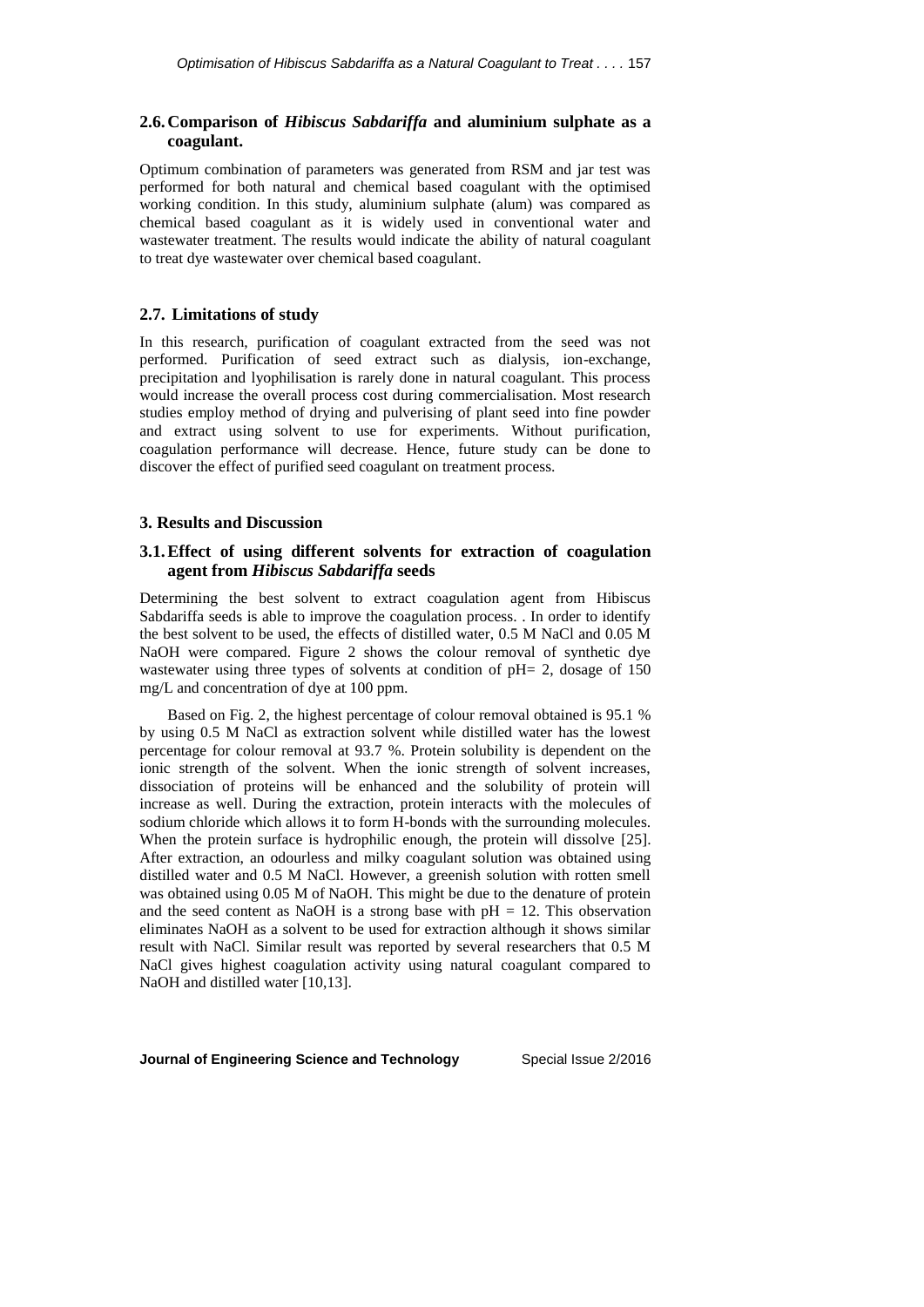

**Fig. 2. Effect of using different solvent for coagulant agent extraction from** *Hibiscus Sabdariffa* **seeds.**

#### **3.2. Optimization of working parameter using RSM**

Performance of natural coagulant can be affected by parameters such as pH, coagulation dosage and dye concentration. Hence, it is important to identify the suitable working condition for coagulant to perform optimally. The results obtained from experiment runs (colour removal) were correlated using the second-order polynomial shown in Eq. (2)

Colour Removal (%) = 
$$
-1.70 - 46.62A + 0.18B - 2.93C + 49.82 A^{2} - 1.03 B^{2} + 1.58 C^{2} + 0.3AB - 3.2 AC
$$

\n
$$
+0.7 BC
$$

\n(2)

where *A, B* and *C* are the coded values of the parameters pH, coagulant dosage and concentration of dye. Different models were compared using statistical analysis. The quadratic model was chosen based on high  $R^2$  statistics. The  $R^2$ value for colour removal was 0.9982 and the plot of predicted versus actual result for colour removal in Fig. 3 indicates that the experimental result is similar with the predicted result. This shows that the prediction of experiment result is satisfactory using this model.



**Journal of Engineering Science and Technology**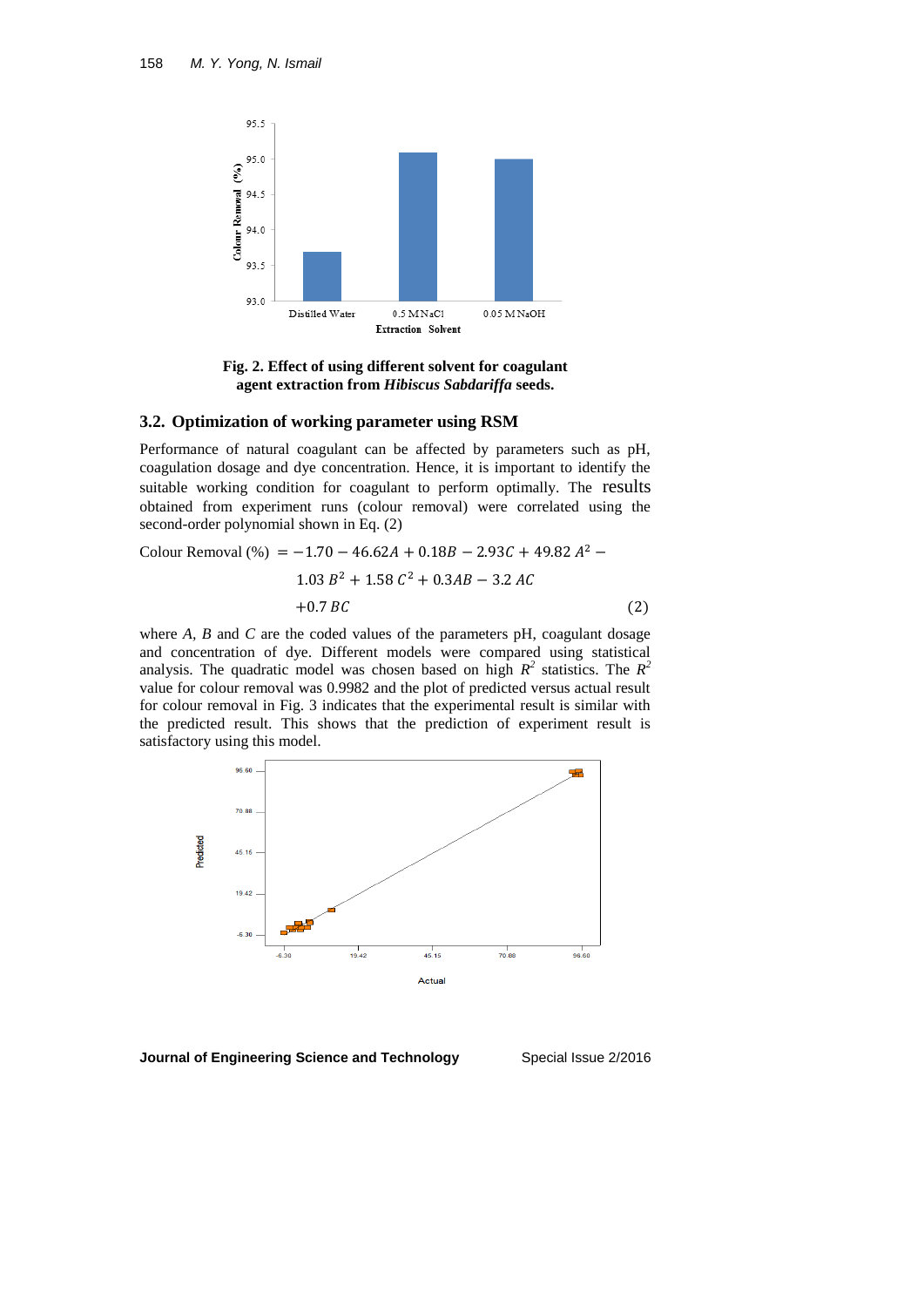# **Fig. 3. Predicted vs. actual result for colour removal (%).**

This model was to study the effects of the factors on the response and presented by 3D surface graphs and contour plots generated by Design-Expert software in Figs. 4 to 6.



**Fig. 4. Effect of coagulant dosage and pH on colour removal.**

Figure 4 shows the 3D response surface plot for the effect of coagulant dosage and pH at concentration of dye at 250 ppm. Colour removal increases when the pH decreases. A significant reduction in colour removal was observed when the pH was increased beyond 2. Besides, highest colour removal was obtained at pH= 2 regardless the amount of coagulant dosage. This shows that coagulation process was highly pHdependent and *Hibiscus Sabdariffa* works efficiently under acidic condition.

The coagulation activity happens in acidic condition due to the amino acids that make up the protein as the key component for coagulant protonated at pH= 2. Amino acid of protein present in *Hibiscus Sabdarrifa* has isoelectric point range from 3.2 to 11 [26]. When the protein is subjected to pH lower than the isoelectric point, it carries a net positive charge. Hence at pH= 2, all the amino acids carry positive charge and give protein its overall charge. This protein acts as a cationic coagulant to remove negatively charged sulfonic group of Congo Red. This can be explained as the coagulation occurred effectively at pH= 2.

According to shown in Table 2, pH is the most significant parameter that affects the colour removal. *F* value of this factor (2345.85) with *P* value less than 0.0001 indicates this factor was significant at 95 % confidence level. This proves that coagulation process using *Hibiscus Sabdariffa* as natural coagulant is highly pH-dependent.

However, identifying the optimum dosage of coagulant is important for optimum performance with minimum amount of coagulant required. This can minimize the cost of coagulant in treatment plant and reduce the sludge formation [27]. Thus, choosing a low amount of coagulant dosage with high percentage colour removal of dye is preferable. In this case, dosage required to treat 250 ppm of dye wastewater is found sufficient at range from 100 mg/l to 200 mg/l with colour removal of 94 %. Nevertheless, the dosage required depends on the initial dye concentration. The higher the concentration of dye, the more the negative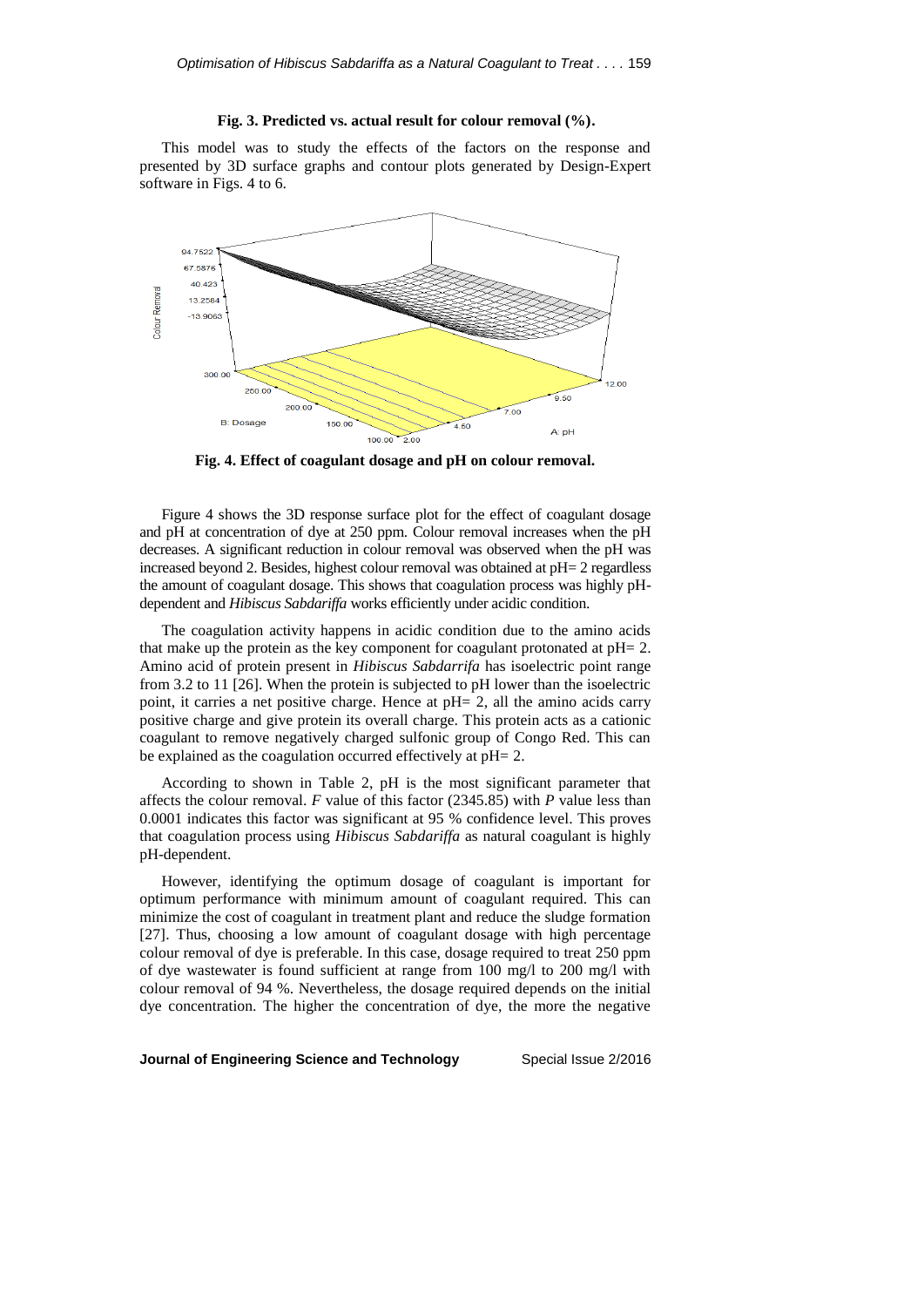charged dye particle presents hence it requires more cationic coagulant to neutralize it. The coagulation process could not be initiated if the dosage is too low while overdose of coagulant confers positive charges on the particle surface would result in re-disperse of dye particle hence low colour removal [28].

| <b>Source</b>      | <b>Sum of Squares</b> | DF | <b>Mean Square</b> | <b>F</b> Value | Prob>F   |
|--------------------|-----------------------|----|--------------------|----------------|----------|
| Model              | 28044.43              | 9  | 3116.05            | 420.32         | < 0.0001 |
| A, pH              | 17391.12              | 1  | 17391.12           | 2345.85        | < 0.0001 |
| <b>B</b> , dosage  | 0.24                  | 1  | 0.24               | 0.033          | 0.8609   |
| C, Concentration   | 68.44                 | 1  | 68.44              | 9.23           | 0.1890   |
| ${\rm A}^2$        | 10452.76              | 1  | 10452.76           | 1409.95        | < 0.0001 |
| ${\bf B}^2$        | 4.42                  |    | 4.42               | 0.60           | 0.4651   |
| $\mathbf{C}^2$     | 10.44                 | 1  | 10.44              | 1.41           | 0.2740   |
| $\overline{AB}$    | 0.36                  | 1  | 0.36               | 0.049          | 0.8319   |
| AC                 | 40.96                 |    | 40.96              | 5.53           | 0.0510   |
| BС                 | 1.96                  | 1  | 1.96               | 0.26           | 0.6230   |
| <b>Residual</b>    | 51.89                 | 7  | 7.41               |                |          |
| <b>Lack of Fit</b> | 28.45                 | 3  | 9.48               | 1.62           |          |
| <b>Pure Error</b>  | 23.44                 | 4  | 5.86               |                |          |
| <b>Cor Total</b>   | 28096.33              | 16 |                    |                |          |

**Table 2. ANOVA for Quadratic Model used for analysis of colour removal.**



**Fig. 5. Effect of initial concentration of dye and pH on colour removal.**

Figure 5 shows the effect of different concentration of dye and pH at coagulant dosage of 200 mg/L. Coagulation was performed efficiently with dye concentration varied from 100 ppm to 400 ppm. This indicates that 200 mg/L of coagulant was sufficient to treat dye wastewater up to 400 ppm with approximate 96.6 % colour removal. This suggests that *Hibiscus Sabdariffa* can be used to treat dye wastewater with this range of concentration.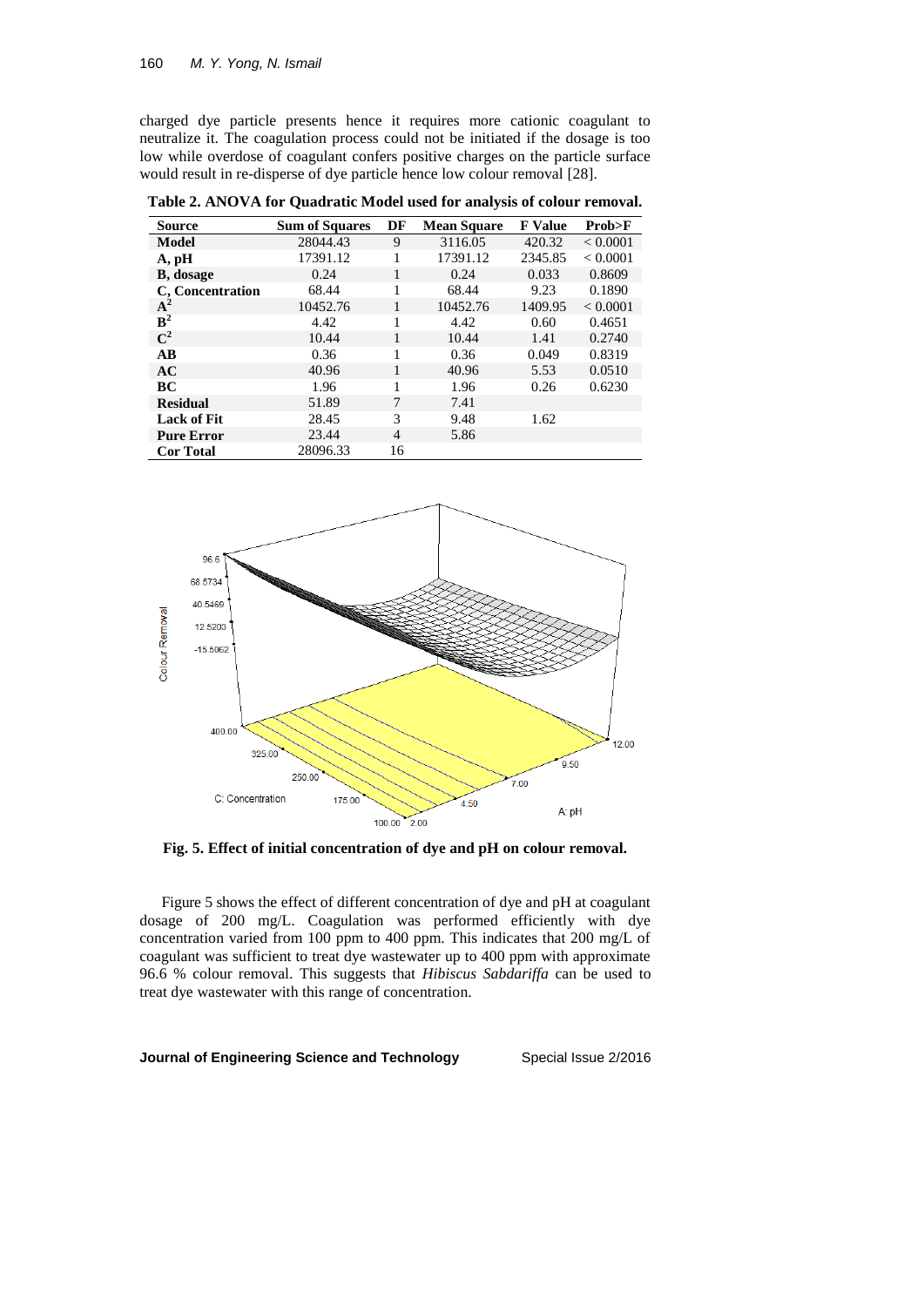On the other hand, maximum colour removal was again observed at  $pH = 2$ regardless of the initial concentration of dye due to the coagulant is highly pHdependent. Colour removal reduced significantly when pH increases beyond 2 to 9.5. This is due to the formation of positive and negative charged amino acid when subjected to this pH. This mixture of different charges of amino acid would have decreased the cationic ability of the coagulant, hence reduce the performance of coagulation. The colour removal was slightly increased to 10 %-12 % at pH range from 11 to 12. This may be due to the present of arginine in protein with isoelectric point of 11 [26]. Arginine which has high percentage in total protein present in seed of *Hibiscus Sabdariffa* might have the responsibility in the coagulation process at this pH. However, the ability of colour removal is low and not significant. Hence it is not consider as optimum pH for coagulant process.



**Fig. 6. Effect of initial concentration of dye and dosage on colour removal.**

pH was determined as the significant factor that affect the output of the experiment. The relationship between concentration of dye and dosage of coagulant is also important to study. The effect of initial concentration and coagulant dosage at pH= 2 was shown in Fig. 6. The plot shows that colour removal increases with increment of dosage from 100 mg/l to 200 mg/L. Wastewater consists of more negative charged sulfonic group requires higher dosage of coagulant in order to achieve complete neutralization. In spite of this, colour removal decreased when dosage increased from 200 mg/l to 300 mg/l. This is explained as overdosing of coagulant. Excess amount of coagulant causes the floc formed to re-disperse thus colour removal decreased [29]. This should be avoided to ensure the performance of coagulation.

The working condition was optimized by using the numerical optimization of Design-Expert based on the experimental results obtained and the model selected. The maximum colour removal with 96.1% was predicted at pH=2, initial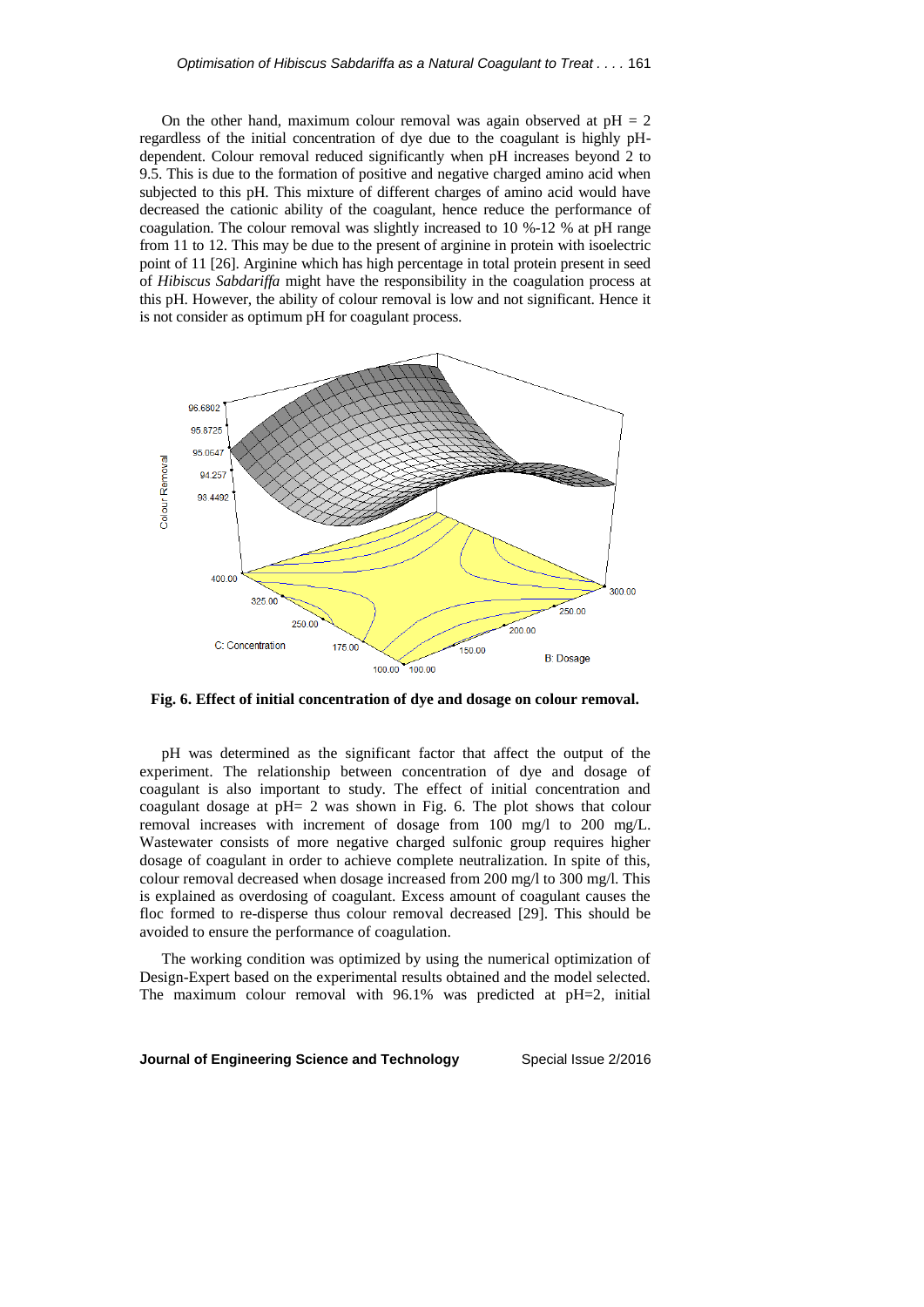concentration of 400 ppm and dosage at 190 mg/L. This can be seen from Fig. 6. maximum colour removal was achieved at the range of 325 ppm to 400 ppm of dye concentration and dosage at 150 mg/L to 200 mg/L. Experiment was conducted at this condition and the actual value obtained was 91.2 % with 4.2 % deviation. This result showed that the model developed from Eq. (2) was well fitted to the experimental result. Thus, the optimum value of the factors was finalized at pH= 2, initial concentration 400 ppm and dosage of 190 mg/L. Based on its optimum working performance, *Hibiscus Sabdariffa* is relevant to be used to treat wastewater in acidic condition for example in peat soil [14].

# **3.3. Comparison of** *Hibiscus Sabdariffa* **and aluminium sulphate as coagulant.**

Optimum working condition for *Hibiscus Sabdariffa* was obtained using RSM as pH= 2, initial concentration 400 ppm and dosage 190 mg/L. Jar test was performed using *Hibiscus Sabdariffa* and aluminium sulphate at this condition for comparison purpose. Performance of *Hibiscus Sabdariffa* was found comparable to alum based on Fig. 7. 91.2 % colour removal was achieved by *Hibiscus Sabdariffa* while alum recorded a percentage colour removal of 92.3 %. This shows that the cationic protein of *Hibiscus Sabdarrifa* has the ability for coagulation similar to alum. Hence, *Hibiscus Sabdariffa* can be used to replace alum as a commercial coagulant. By using natural coagulant, the drawback of using alum related to health and environmental can prevented.



**Fig.7. Comparison of** *Hibiscus Sabdariffa* **and Aluminium Sulphate.**

#### **4. Conclusions**

In this study, *Hibiscus Sabdariffa* seed was found as a highly effective colour removal agent for coagulation of Congo Red dye. Present of cationic protein in this plant is the key component contributed to coagulation process. Extraction of coagulation agent from the seed using 0.5 M NaCl solution was found to have highest colour removal of 95.1 % compared to seed extracted by distilled water and NaOH. Working conditions such as pH, intial dye concentration and coagulant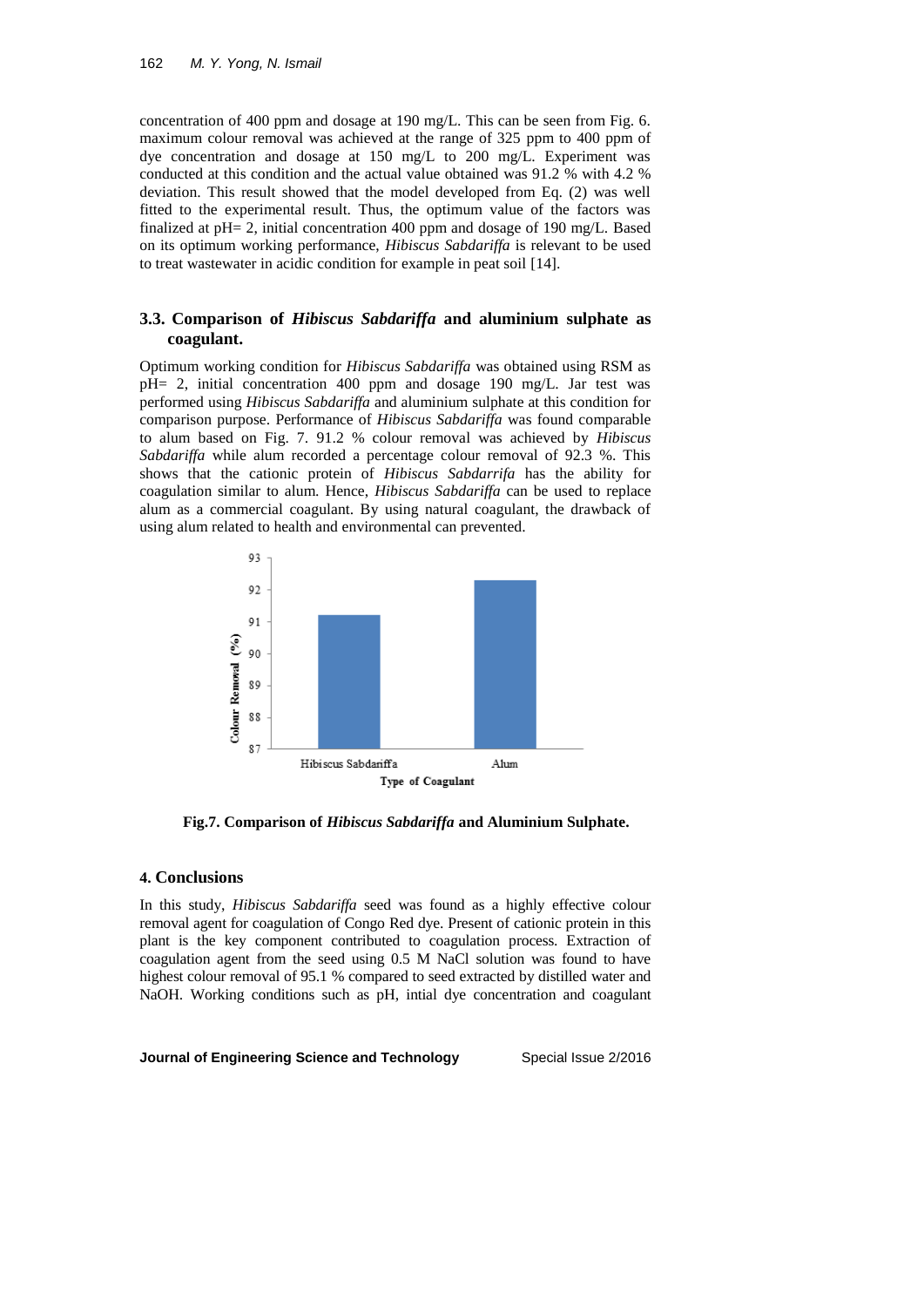dosage was evaluated using Response Surface Methodology and pH was found as the significant factor that affects the output for colour removal. The coagulation process was also modelled and optimized and the optimum working condition was found at  $pH = 2$ , 400 ppm of initial dye concentration and 190 mg/L of dosage. Lastly, *Hibiscus Sabdariffa* also showed a relatively good and comparable performance with aluminium sulphate to treat synthetic dye wastewater. This can be concluded that *Hibiscus Sabdariffa* can be used to replace aluminium sulphate as a coagulant in the industry, which is safe, biodegradable and environmental friendly.

# **References**

- 1. Ahmad, A.L.; Harris, W.A.N.A.; and Seng, O.O.I.B. (2007). Removal of dye from wastewater of textile industry using membrane technology. *Jurnal Teknologi* 36(F), 31-44.
- 2. Verma, A.K.; Dash, R.R.; and Bhunia P. (2012). A review on chemical coagulation/flocculation technologies for removal of colour from textile wastewaters. *Journal of Environmental Management,* 93(1), 154-168.
- 3. Merzouk, B.; Madani, K.; and Sekki, A. (2010). Using electrocoagulationelectroflotation technology to treat synthetic solution and textile wastewater, two case studies. *Desalination*, 250(2), 573-577.
- 4. Üstün, G.E.; Solmaz, S.K.A.; and Birgül, A. (2007). Regeneration of industrial district wastewater using a combination of Fenton process and ion exchange—A case study. *Journal of Resources, Conservation and Recycling*, 52(2), 425-440.
- 5. Beltrán-Heredia, J.; Sánchez-Martín, J.; Delgado-Regalado, A.; and Jurado-Bustos, C. (2009). Removal of Alizarin Violet 3R (anthraquinonic dye) from aqueous solutions by natural coagulants. *Journal of Hazardous Material*, 170(1), 43-50.
- 6. Al-Dawery, S.K. (2013). Photocatalyzed degradation of Tartrazine in wastewater using TiO2 and UV light. *Journal of Engineering Science and Technology*, 8(6), 693-702.
- 7. Al-Dawery, S.K. (2015). Enhanced dynamics characterization of photocatalytic decolorization of hazardous dye Tartrazine using titanium dioxide. *Desalination and Water Treatment*, 57(19), 1-9.
- 8. Solanki, M.; and Suresh, S. (2013). Treatment of real textile wastewater using coagulation technology. *International Journal of ChemTech Research*, 5(2), 610-615.
- 9. Gao, B.Y.; Wang, Y.; Yue, Q.Y.; Wei, J.C.; and Li, Q. (2007). Color removal from simulated dye water and actual textile wastewater using a composite coagulant prepared by ployferric chloride and polydimethyldiallylammonium chloride. *Separation and Purification Technology,* 54(2), 157-163.
- 10. Muthuraman, G.; and Sasikala, S. (2014). Removal of turbidity from drinking water using natural coagulants. *Journal of Industrial and Engineering Chemistry,* 20(4), 1727-1731.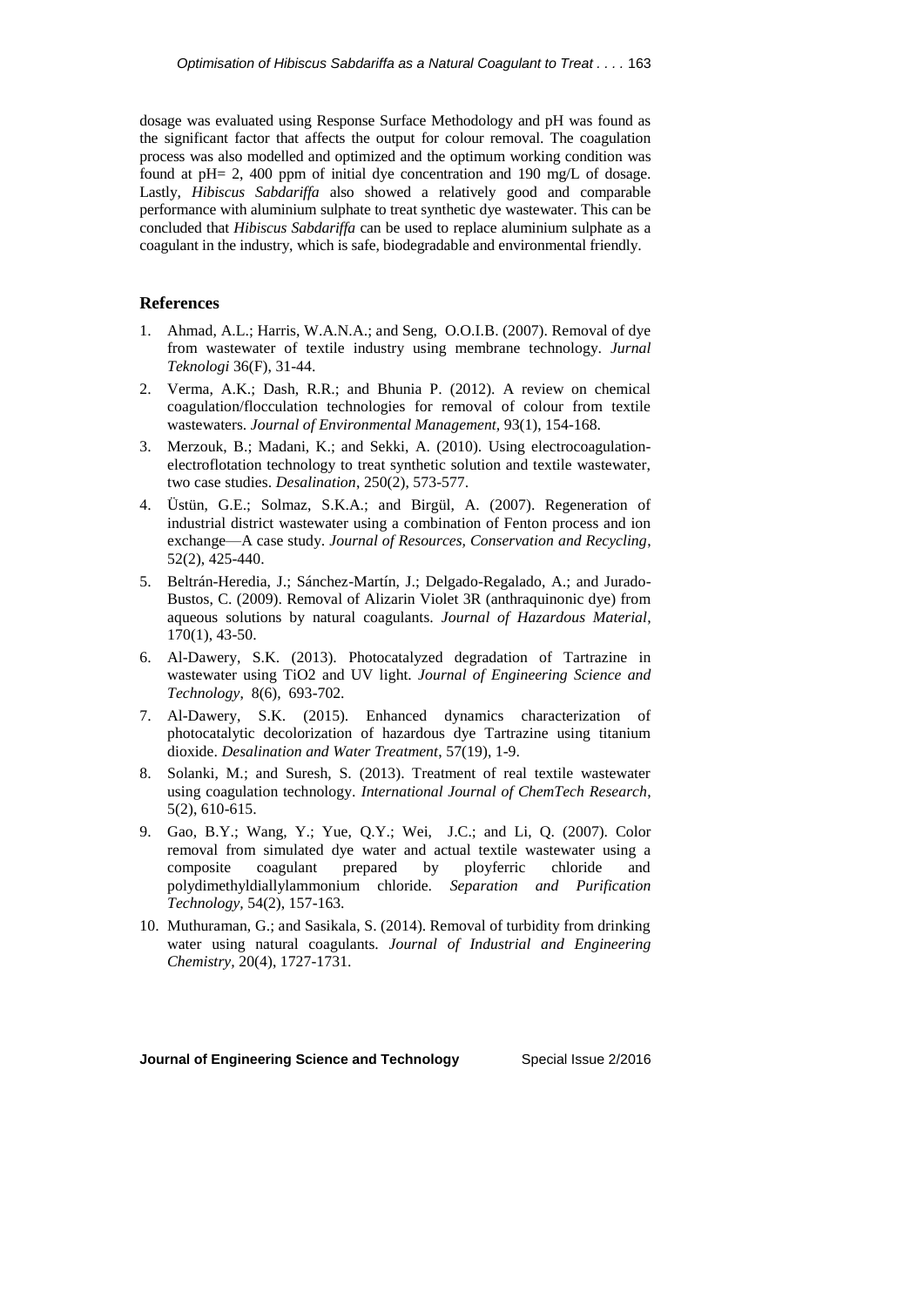- 11. Bhatia, S.; Othman, Z.; and Ahmad, A.L. (2007). Coagulation-flocculation process for POME treatment using Moringa oleifera seeds extract: Optimization studies. *Chemical Engineering Journal*, 133(1-3), 205-212.
- 12. Muthuraman, G.; Sasikala, S.; and Prakash, N. (2013). Proteins from natural coagulant for potential application of turbidity removal in water. *International Journal of Engineering and Innovative Technology,* 3(1), 278-283.
- 13. Abidin, Z.Z.; Mohd Shamsudin, N.S.; Madehi, N.; and Sobri, S. (2013). Optimisation of a method to extract the active coagulant agent from Jatropha curcas seeds for use in turbidity removal. *Industrial Crop and Products,*  41(1), 319-323.
- 14. Abidin, Z.Z.; Ismail, N.; Yunus, R.; Ahamad, I.S.; and Idris, A. (2011). A preliminary study on Jatropha curcas as coagulant in wastewater treatment. *Environmental Technology*, 32( 9-10), 971-977.
- 15. Anuja Bade, V.K.; and Joshi, M.(2014). Screening of certain herbs for turbidity removal and antimicrobial activity for waste water treatment. *Journal of Chemical and Life Sciences*,3(3),1289-1293.
- 16. Jodi, M.; Birnin-Yauri, U.; Yahaya, Y.; and Sokoto M. (2012). The use of some plants in water purification. *Journal of Chemistry and Material Science,* 4(1),71-75.
- 17. Hainida, K.I.E.; Amin, I.; Normah, H.; and Mohd.-Esa, N. (2008). Nutritional and amino acid contents of differently treated Roselle (Hibiscus sabdariffa L.) seeds. *Food Chemistry*, 111(4), 906-911.
- 18. Ismail, A.; Hainida, E.; Ikram, K.; Saadiah, H.; and Nazri, M. (2008). Roselle ( Hibiscus sabdariffa L . ) Seeds - Nutritional Composition , Protein Quality and Health Benefits. *Food*, 2(1), 1-16.
- 19. Sáyago-Ayerdi, S.G.; Arranz, S.; Serrano, J.; and Goñi, I. (2007). Dietary fiber content and associated antioxidant compounds in Roselle flower (Hibiscus sabdariffa L.) beverage. *Journal of Agricultural and Food Chemistry,* 55(19), 7886-7890.
- 20. Adanlawo, I.G.; and Ajibade, V.A. (2006). Nutritive value of the two varieties of Roselle (Hibiscus sabdariffa) Calyces soaked with wood ash. *Pakistan Journal of Nutrition,* 5(6), 555-557.
- 21. Tounkara, F.; Amadou, I.; Le, G.; and Shi, Y. (2011). Effect of boiling on the physicochemical properties of Roselle seeds (Hibiscus sabdariffa L.) cultivated in Mali. *African Journal of Biotechnology,* 10(79), 18160-18166.
- 22. Tounkara, F.; Amza, T.; Lagnika, C.; Le, G.; and Shi, Y. (2013). Extraction , characterization , nutritional and functional properties of Roselle ( Hibiscus sabdariffa Linn ) seed proteins. *Songklanakarin Journal of Science and Technology* , 35(2),159-166.
- 23. Patel, H.; and Vashi, R.T. (2012). Removal of Congo Red dye from its aqueous solution using natural coagulants. *Journal of Saudi Chemical Society,* 16(2), 131-136.
- 24. Fu, J.F.; Zhao, Y.Q.; Xue, X.D.; Li, W.C.; and Babatunde, A. O. (2009). Multivariate-parameter optimization of acid blue-7 wastewater treatment by Ti/TiO2 photoelectrocatalysis via the Box-Behnken design. *Desalination*, 243(1-3), 42-51.